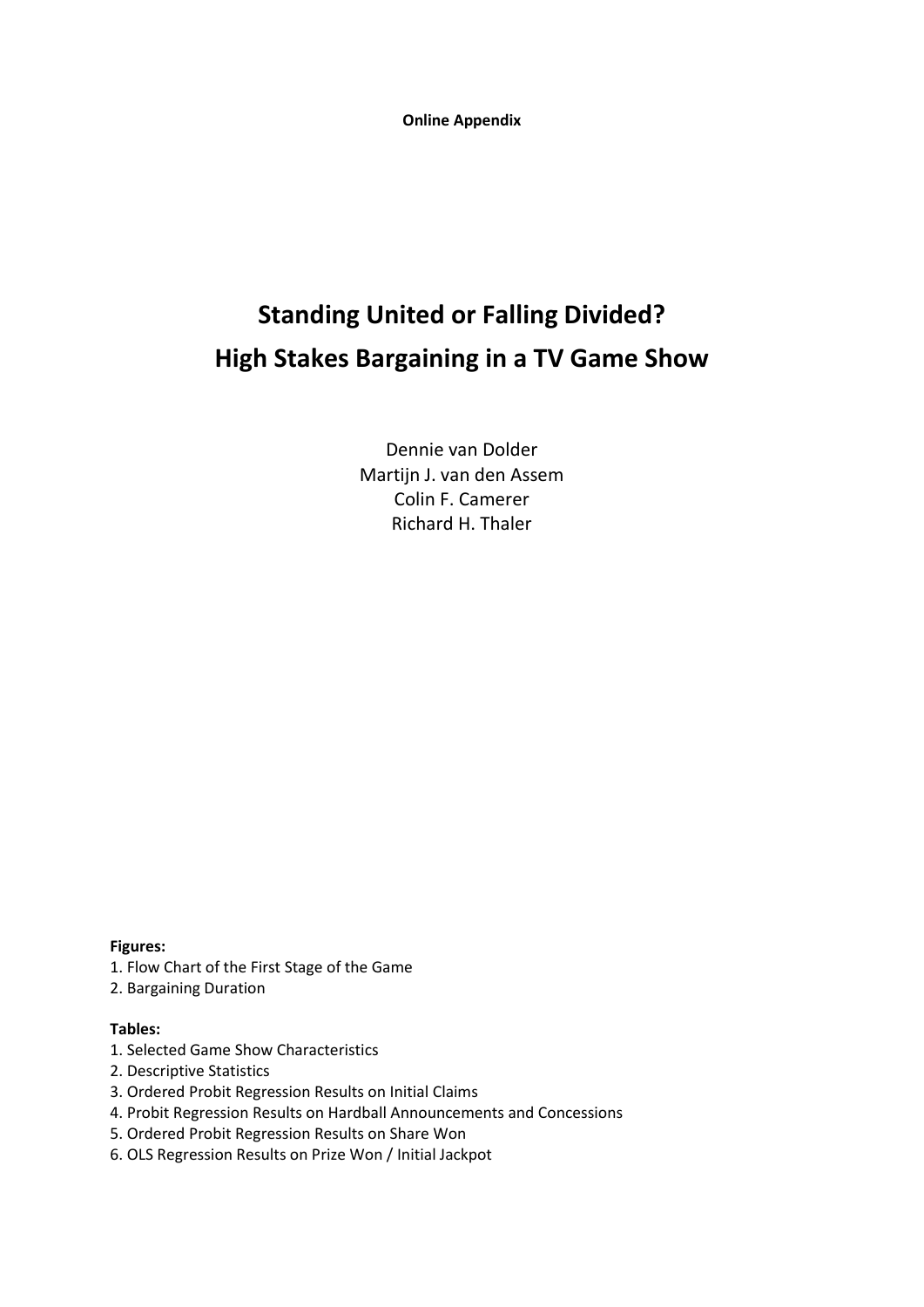

**Figure A1: Flow Chart of the First Stage of the Game.** Three contestants first play a maximum of five rounds of quiz questions in which they team up to accumulate a jackpot. Correct answers increase the jackpot, while incorrect answers halve it. A third mistake ends the game, and all contestants then leave empty-handed. At the end of each of the first four rounds, the team can voluntarily decide to proceed to the second stage. In this final part of the game they have to divide the accumulated money between them.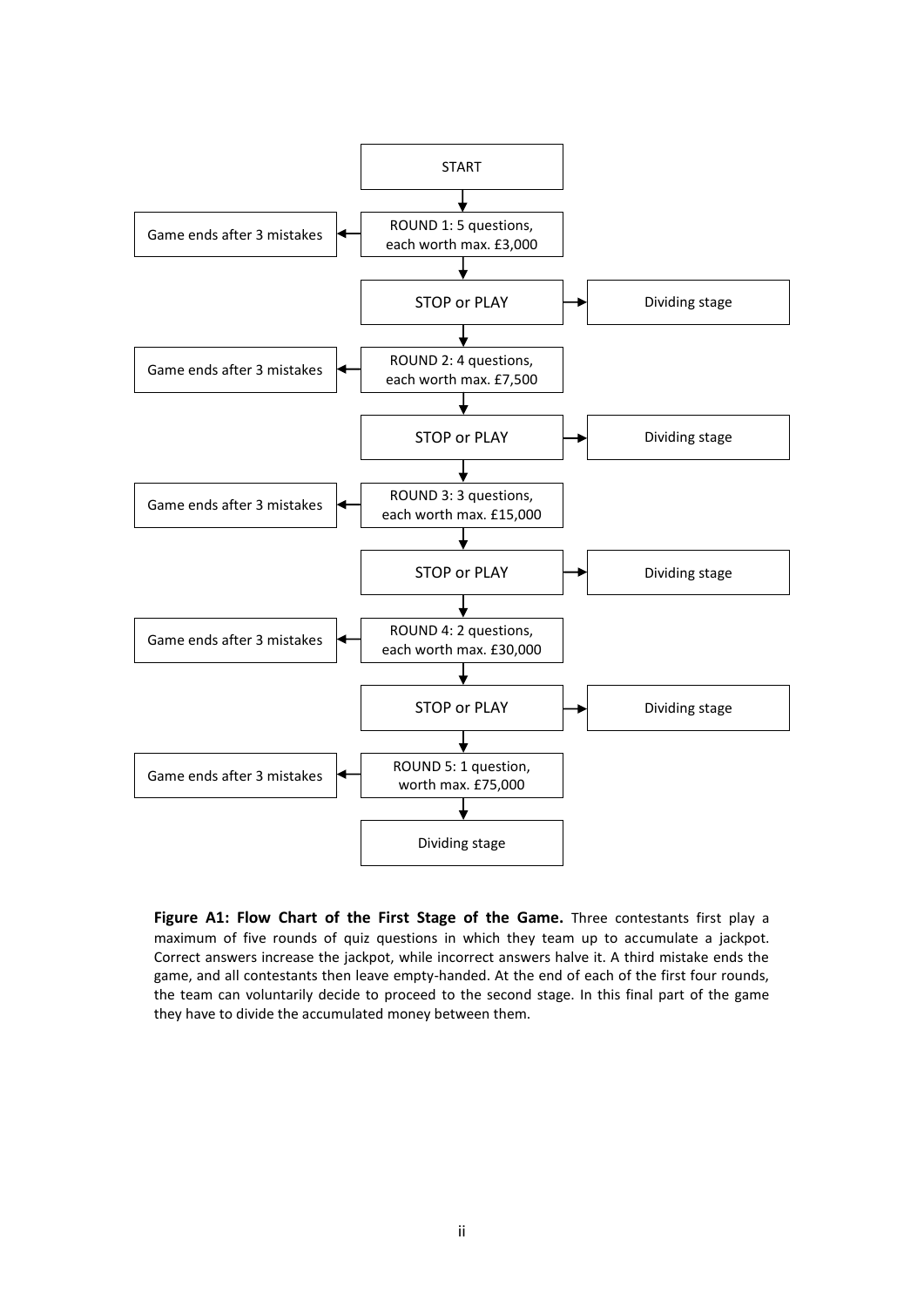

**Figure A2: Bargaining Duration.** The histogram shows the distribution of bargaining duration for the 43 teams in our sample, where the time frame is divided into ten-second intervals. The leftmost (rightmost) bar corresponds to the teams that reach immediate agreement (fail to reach agreement). The number of teams not yet in agreement immediately prior to a given duration category is displayed at the bottom of the bar.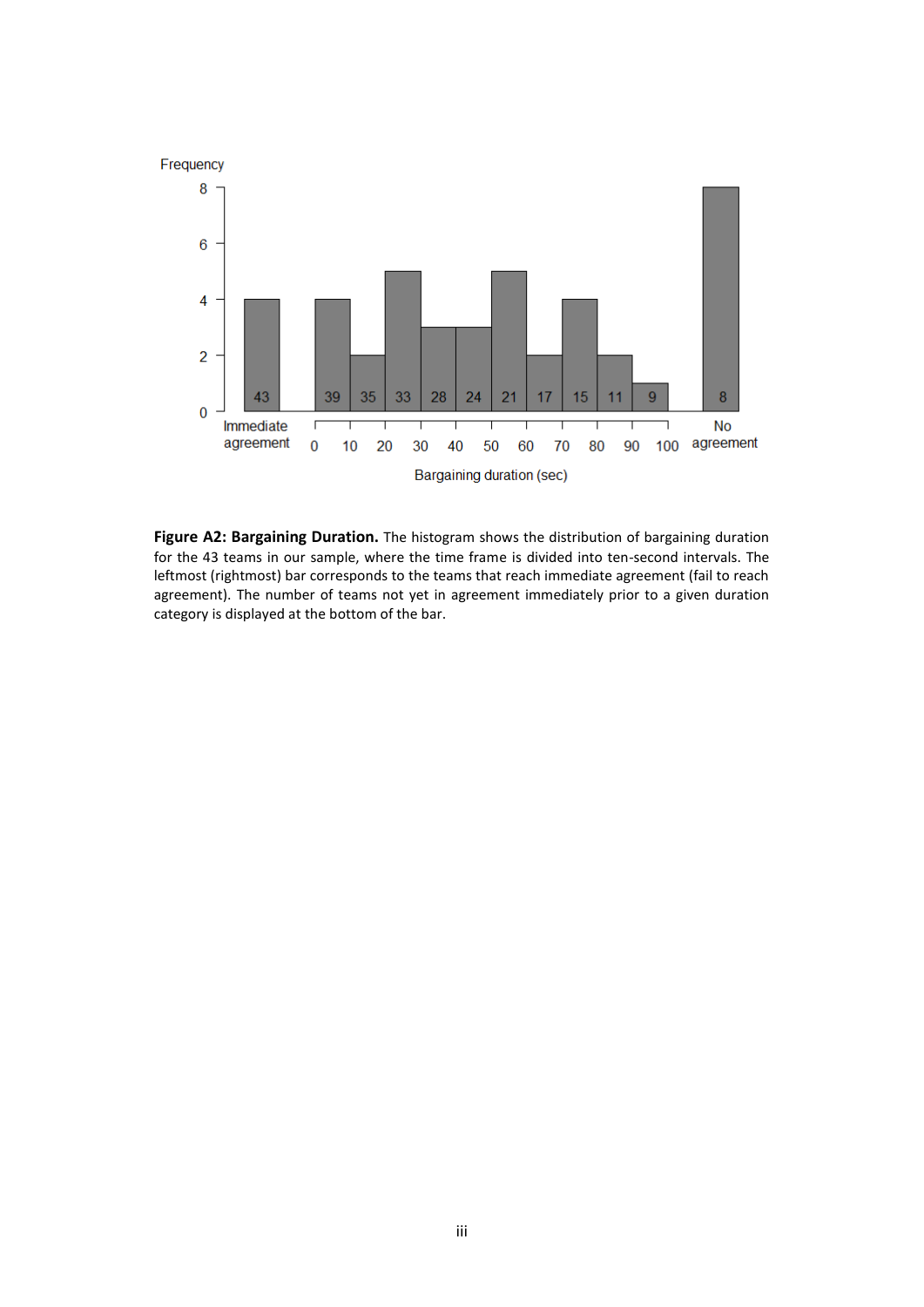#### **Table A1: Selected Game Show Characteristics**

The table shows selected characteristics for the British TV game show *Divided*, extracted from our sample of 53 episodes. *Answer in Round r* (*r* = 1, 2, … ,5) is the status of the team's answer to a question in Round *r*, with a value of 1 (0) for a correct (incorrect) answer. *Jackpot change Round r* (*r* = 1, 2, … ,5) records the difference between the size of jackpot at the end and at the start of Round *r* for all teams still in play at the end of the round. *Quiz rounds* measures the number of quiz rounds completed before elimination or entering the bargaining stage. *Mistakes* is the accumulated number of incorrect answers when the team enters the bargaining stage. *Jackpot* describes the size of the jackpot. *Prize A* (*Prize B*, *Prize C*) */ jackpot* expresses the size of the largest (middle, smallest) share as a fraction of the jackpot. *Initial claim* indicates the share that the contestant claims before the timer starts counting down, with a value of 3 (2, 1) for A (B, C). *Final claim* is the share that the contestant claims at the end of the bargaining process, with a value of 3 (2, 1) for A (B, C). *Resolution before t=0* (*t=50*, *t=100*) is a dummy variable taking the value of 1 if the team reaches agreement before the timer starts (before 50 seconds have passed, before 100 seconds have passed). *Time to resolution* measures the duration of the bargaining process in seconds. *Prize won* (*if non-zero*) records the prize the contestant takes home (if she did not leave empty-handed). *Prize won* (*if non-zero*) */ initial jackpot* records her prize as a fraction of the initial jackpot (if she did not leave empty-handed). All monetary values are in UK Pounds and can be translated into US dollars using a rate of \$1,60 per pound, an approximate average of the exchange rate during the period in which the show ran.

|                                         | N   | Mean     | Stdev  | Min       | Median    | Max     |
|-----------------------------------------|-----|----------|--------|-----------|-----------|---------|
| All teams                               |     |          |        |           |           |         |
| Answer Round 1 (correct=1)              | 280 | 0.90     | 0.30   | 0.00      | 1.00      | 1.00    |
| Answer Round 2                          | 219 | 0.87     | 0.33   | 0.00      | 1.00      | 1.00    |
| Answer Round 3                          | 119 | 0.68     | 0.47   | 0.00      | 1.00      | 1.00    |
| Answer Round 4                          | 37  | 0.65     | 0.48   | 0.00      | 1.00      | 1.00    |
| Answer Round 5                          | 7   | 0.29     | 0.49   | 0.00      | 0.00      | 1.00    |
| Jackpot change Round 1                  | 55  | 9,010    | 3,135  | 2,963     | 9,360     | 13,170  |
| Jackpot change Round 2                  | 54  | 14,170   | 8,112  | $-5,648$  | 16,125    | 25,500  |
| Jackpot change Round 3                  | 34  | 9,665    | 19,762 | $-25,342$ | 5,293     | 37,950  |
| Jackpot change Round 4                  | 17  | 5,698    | 31,528 | $-51,919$ | $-2,280$  | 53,400  |
| Jackpot change Round 5                  | 5   | $-6,319$ | 28,695 | $-41,040$ | $-17,887$ | 27,750  |
| Teams eliminated after three mistakes   |     |          |        |           |           |         |
| Quiz rounds                             | 13  | 2.23     | 1.09   | 0.00      | 2.00      | 4.00    |
| Teams playing bargaining stage          |     |          |        |           |           |         |
| Quiz rounds                             | 43  | 3.16     | 1.00   | 2.00      | 3.00      | 5.00    |
| <b>Mistakes</b>                         | 43  | 1.70     | 0.51   | 0.00      | 2.00      | 2.00    |
| Jackpot                                 | 43  | 33,512   | 26,154 | 7,282     | 23,288    | 115,755 |
| Prize A / jackpot                       | 43  | 0.62     | 0.04   | 0.59      | 0.60      | 0.70    |
| Prize B / jackpot                       | 43  | 0.27     | 0.04   | 0.19      | 0.30      | 0.30    |
| Prize C / jackpot                       | 43  | 0.10     | 0.00   | 0.10      | 0.10      | 0.12    |
| Initial claim (A=3, B=2, C=1)           | 129 | 2.74     | 0.53   | 1.00      | 3.00      | 3.00    |
| Final claim (A=3, B=2, C=1)             | 129 | 2.14     | 0.83   | 1.00      | 2.00      | 3.00    |
| Resolution before t=0 (resolution=1)    | 43  | 0.09     | 0.29   | 0.00      | 0.00      | 1.00    |
| Resolution before t=50                  | 43  | 0.51     | 0.51   | 0.00      | 1.00      | 1.00    |
| Resolution before t=100                 | 43  | 0.81     | 0.39   | 0.00      | 1.00      | 1.00    |
| Time to resolution (in seconds)         | 43  | 50.26    | 35.39  | 0.00      | 50.00     | 100.00  |
| Prize won                               | 129 | 5,633    | 8,616  | 0         | 2,615     | 56,895  |
| Prize won if non-zero                   | 105 | 6,921    | 9,075  | 135       | 4,030     | 56,895  |
| Prize won / initial jackpot             | 129 | 0.17     | 0.18   | 0.00      | 0.10      | 0.66    |
| Prize won if non-zero / initial jackpot | 105 | 0.20     | 0.17   | 0.01      | 0.15      | 0.66    |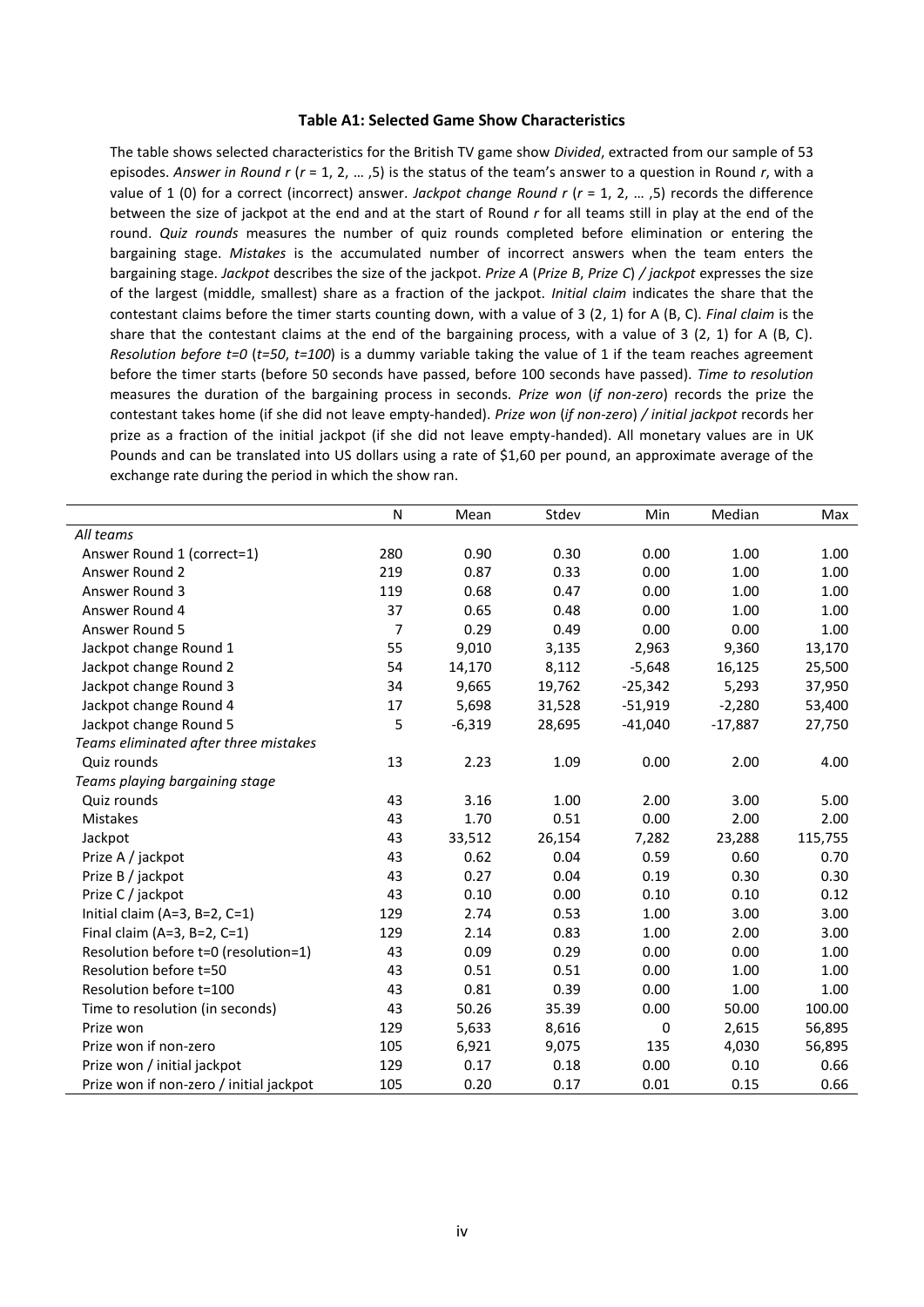#### **Table A2: Descriptive Statistics**

The table shows descriptive statistics for our sample of 129 contestants who bargain over their share of the jackpot in the final stage of the British TV game show *Divided*. *Age* is the contestant's age measured in years. Contestants normally mention their age when they introduce themselves. In eight exceptions, we had to estimate a contestant's age on the basis of her physical appearance and other information given in the introductory talk. *Gender* is a dummy variable taking the value of 1 if the contestant is male. *Education* is a dummy variable taking the value of 1 if the contestant has completed or is enrolled in higher education (bachelor degree or higher) or has equivalent working experience. This variable is estimated on the basis of the contestant's occupation and other available information. Contestants who provided no job or other relevant information (seven cases) are included in the lower education category. *Variance shares* denotes the variance across the three percentage shares to be divided. The contribution variables measure the contestant's entitlement to the communal jackpot. *Contribution overall* measures her contribution across all quiz questions. *Contribution correct* (*incorrect*) measures her contribution to the team's correctly (incorrectly) answered questions only. *Announce hardball, Opp. announce hardball* and *Concession* are dummy variables taking the value of 1 if the contestant stated not to back down from her initial claim, faced at least one opponent who had stated not to back down, or gave in during the bargaining process, respectively. *Concession* is not defined if the team agrees immediately or if the contestant initially picked share C; withdrawn concessions are ignored. All monetary values are in UK Pounds and can be translated into US dollars using a rate of \$1,60 per pound, an approximate average of the exchange rate during the period in which the show ran.

|                                     | N   | Mean  | Stdev | Min   | Median | Max   |
|-------------------------------------|-----|-------|-------|-------|--------|-------|
| Age                                 | 129 | 36.16 | 12.23 | 18.00 | 34.00  | 70.00 |
| Gender (male=1)                     | 129 | 0.50  | 0.50  | 0.00  | 0.00   | 1.00  |
| Education (high=1)                  | 129 | 0.30  | 0.46  | 0.00  | 0.00   | 1.00  |
| Variance shares                     | 129 | 0.05  | 0.01  | 0.04  | 0.04   | 0.07  |
| Contribution overall                | 129 | 0.33  | 0.12  | 0.07  | 0.33   | 0.70  |
| Contribution correct                | 129 | 0.33  | 0.09  | 0.10  | 0.33   | 0.56  |
| Contribution incorrect              | 129 | 0.33  | 0.20  | 0.00  | 0.33   | 1.00  |
| Announce hardball (hardball=1)      | 129 | 0.23  | 0.42  | 0.00  | 0.00   | 1.00  |
| Opp. announce hardball (hardball=1) | 129 | 0.39  | 0.49  | 0.00  | 0.00   | 1.00  |
| Concession (concession=1)           | 115 | 0.50  | 0.50  | 0.00  | 0.00   | 1.00  |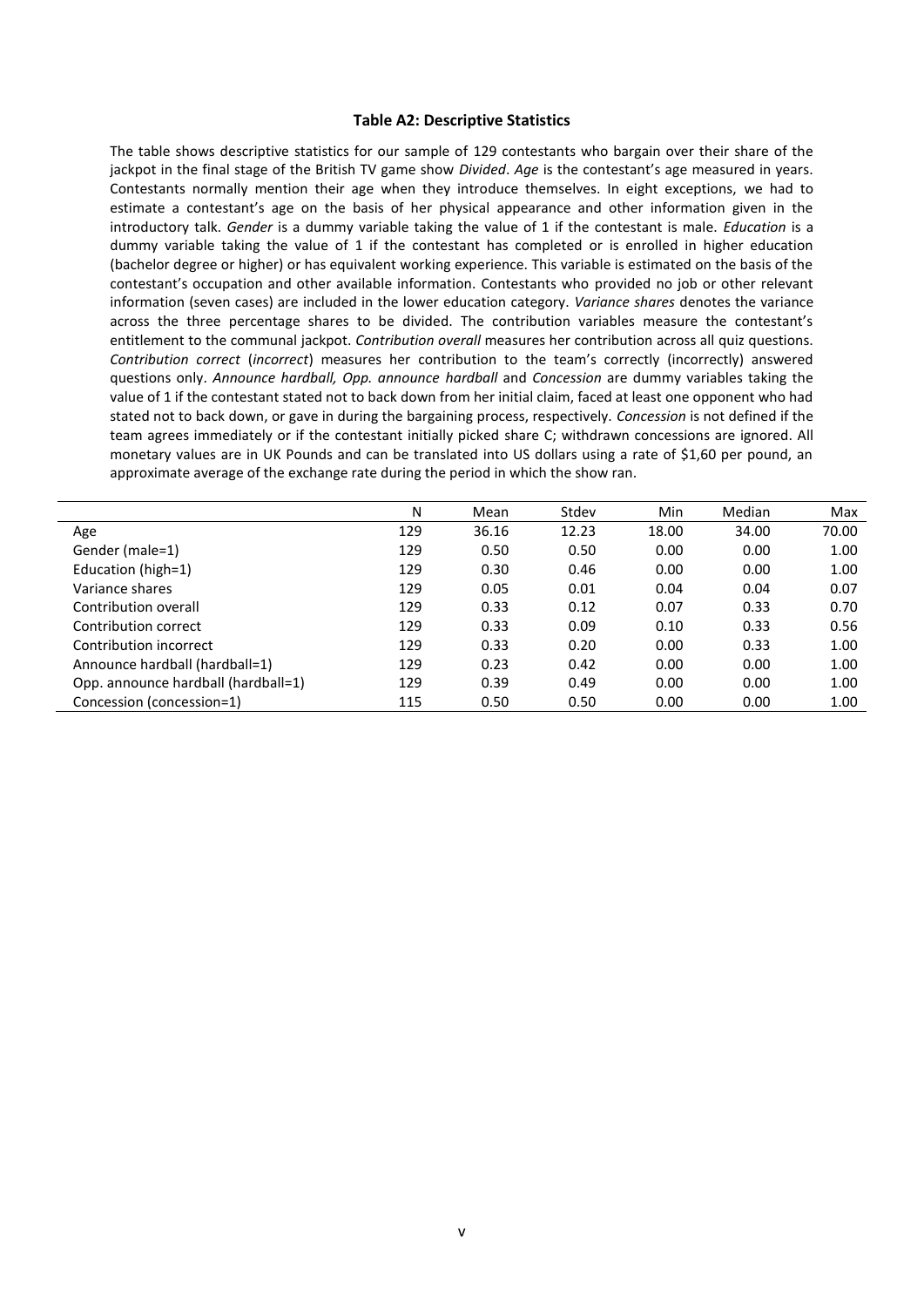## **Table A3: Ordered Probit Regression Results on Initial Claims**

The table displays results from the ordered probit regression analyses of contestants' decisions to initially claim share A (3), B (2), or C (1) in the bargaining stage of the British TV game show *Divided*. *First mover* is a dummy variable taking the value of 1 if the contestant was the first to make her claim. The stakes quartile dummies are used as a flexible specification for the effect of stakes. Definitions of other variables are as in Table 2. Standard errors are corrected for clustering at the team level, *p*-values are in parentheses.

|                                 | Model 1            | Model 2             |  |
|---------------------------------|--------------------|---------------------|--|
| Demographic characteristics     |                    |                     |  |
| Age                             | $-0.012$ $(0.233)$ | $-0.013$ $(0.227)$  |  |
| Gender (male=1)                 | $-0.187$ (0.517)   | $-0.230(0.428)$     |  |
| Education (high=1)              | $0.005$ (0.988)    | $-0.008$ $(0.980)$  |  |
| Situational variables           |                    |                     |  |
| First mover (first=1)           | $0.018$ (0.949)    | $0.007$ $(0.981)$   |  |
| Stakes 2 <sup>nd</sup> quartile | $0.279$ $(0.529)$  | $0.288$ $(0.510)$   |  |
| Stakes 3 <sup>rd</sup> quartile | $0.082$ $(0.820)$  | 0.090(0.799)        |  |
| Stakes 4 <sup>th</sup> quartile | $-0.235(0.515)$    | $-0.208$ $(0.558)$  |  |
| Variance shares                 | 12.265 (0.313)     | 11.742 (0.335)      |  |
| Contribution variables          |                    |                     |  |
| Contribution overall            | $3.007$ (0.002)    |                     |  |
| Contribution correct            |                    | 4.133 (0.004)       |  |
| Contribution incorrect          |                    | $-0.660$<br>(0.206) |  |
| $\alpha_1$                      | $-0.742$ $(0.373)$ | $-0.680(0.475)$     |  |
| $\alpha_{2}$                    | $0.219$ $(0.793)$  | $0.288$ (0.762)     |  |
| Log pseudo-likelihood           | $-74.45$           | $-73.71$            |  |
| McFadden $R^2$                  | 0.075              | 0.084               |  |
| <b>Observations</b>             | 129                | 129                 |  |
| <b>Clusters</b>                 | 43                 | 43                  |  |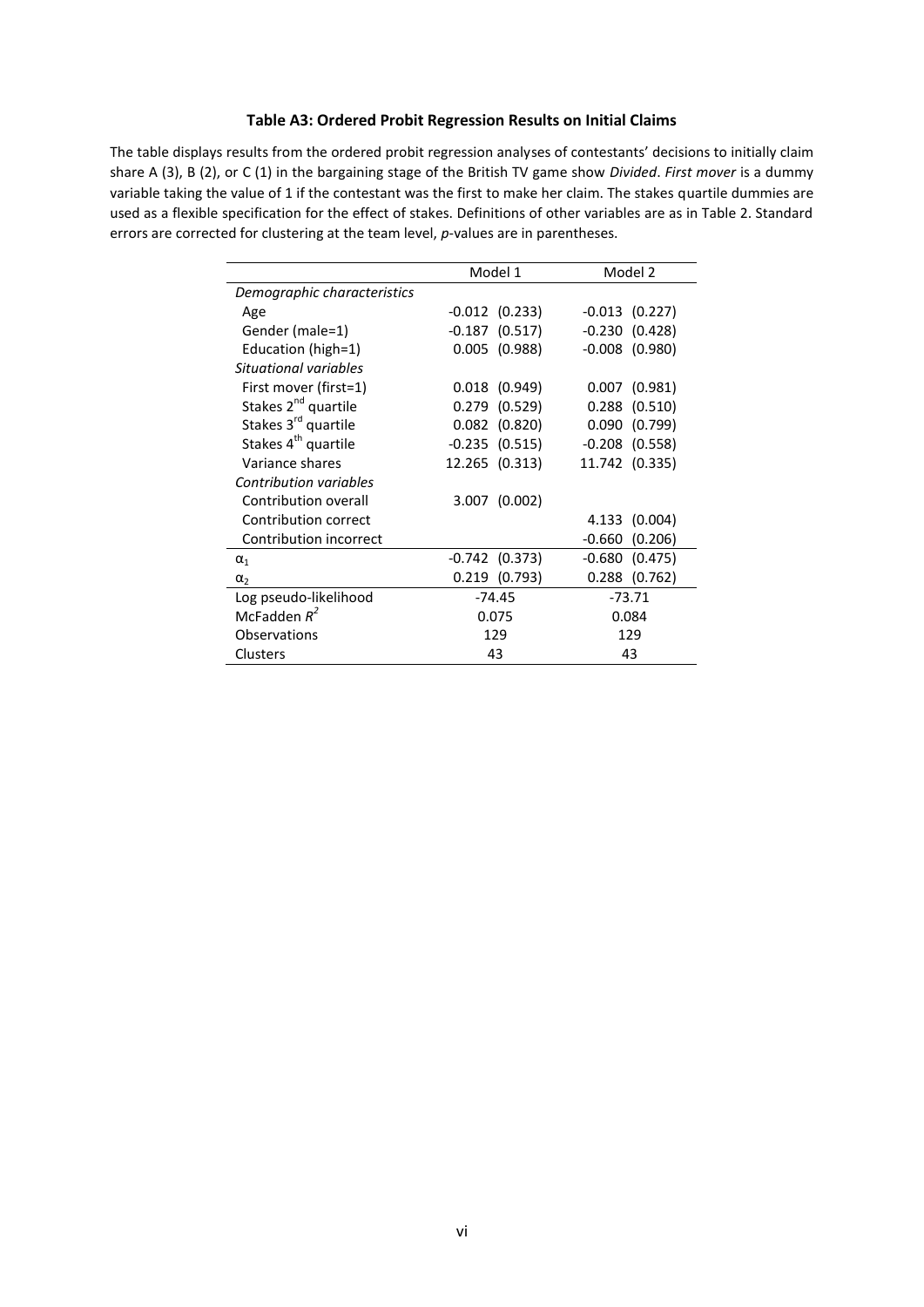## **Table A4: Probit Regression Results on Hardball Announcements and Concessions**

The table displays results from the probit regression analyses on contestants' hardball announcements (Model 1 and 2) and concessions (Model 3, 4, 5 and 6) in the bargaining stage of the British TV game show *Divided*. The hardball (concession) analyses are performed on the subset of contestants who initially claimed share A (who initially claimed share A or B and did not reach agreement immediately). Definitions of variables are as in the previous tables. Standard errors are corrected for clustering at the team level, *p*-values are in parentheses.

|                                     |                    | <b>Hardball announcements</b> | <b>Concessions</b> |                    |                    |                    |
|-------------------------------------|--------------------|-------------------------------|--------------------|--------------------|--------------------|--------------------|
|                                     | Model 1            | Model 2                       | Model 3            | Model 4            | Model 5            | Model 6            |
| Demographic characteristics         |                    |                               |                    |                    |                    |                    |
| Age                                 | $-0.008$ $(0.553)$ | $-0.007$ $(0.625)$            | $0.000$ $(0.998)$  | $-0.007$ $(0.562)$ | $-0.003$ $(0.798)$ | $-0.009$ $(0.433)$ |
| Gender (male=1)                     | $-0.161(0.576)$    | $-0.123$ $(0.696)$            | 0.080(0.773)       | $-0.096$ $(0.715)$ | $0.005$ (0.987)    | $-0.184$ $(0.522)$ |
| Education (high=1)                  | $0.011$ $(0.972)$  | $0.033$ $(0.920)$             | $-0.003$ $(0.992)$ | $-0.057$ $(0.852)$ | $0.064$ $(0.847)$  | $0.034$ $(0.920)$  |
| Situational variables               |                    |                               |                    |                    |                    |                    |
| First mover (first=1)               | $-0.106$ $(0.701)$ | $-0.121(0.664)$               | $0.179$ $(0.559)$  | 0.300(0.359)       | $0.154$ $(0.623)$  | $0.278$ $(0.394)$  |
| Stakes 2 <sup>nd</sup> quartile     | $0.942$ (0.040)    | 0.934(0.044)                  | $-0.529$ $(0.029)$ | $-0.532$ $(0.032)$ | $-0.503$ $(0.056)$ | $-0.535(0.046)$    |
| Stakes 3 <sup>rd</sup> quartile     | (0.092)<br>0.767   | $0.746$ (0.106)               | $-0.583$ $(0.009)$ | $-0.545$ $(0.018)$ | $-0.541$ (0.013)   | $-0.508$ $(0.022)$ |
| Stakes 4 <sup>th</sup> quartile     | 1.032 (0.015)      | $1.009$ $(0.021)$             | $-0.239$ $(0.302)$ | $-0.156$ $(0.514)$ | $-0.175$ $(0.479)$ | $-0.090$ $(0.720)$ |
| Variance shares                     | 30.679 (0.033)     | 31.002 (0.032)                | $-6.632(0.524)$    | $-9.183$ (0.385)   | $-4.396$ (0.639)   | $-7.050$ $(0.461)$ |
| Contribution variables              |                    |                               |                    |                    |                    |                    |
| Contribution overall                | $-0.006$ $(0.996)$ |                               | $-1.273$ (0.273)   |                    | $-1.620(0.201)$    |                    |
| Contribution correct                |                    | $-0.533$ $(0.772)$            |                    | $0.085$ $(0.961)$  |                    | $-0.539$ $(0.764)$ |
| Contribution incorrect              |                    | $-0.005$ $(0.994)$            |                    | 1.801 (0.035)      |                    | $2.001$ $(0.027)$  |
| Claim variables                     |                    |                               |                    |                    |                    |                    |
| Initial claim $A(A=1)$              |                    |                               |                    |                    | $0.388$ $(0.239)$  | 0.524(0.143)       |
| Announce hardball (hardball=1)      |                    |                               |                    |                    | $-0.985$ (0.002)   | $-1.000$ $(0.003)$ |
| Opp. announce hardball (hardball=1) |                    |                               |                    |                    | 0.491(0.098)       | $0.499$ $(0.099)$  |
| Constant                            | $-2.397$ (0.023)   | $-2.293$ (0.049)              | $0.992$ $(0.233)$  | 0.330(0.726)       | $0.806$ $(0.322)$  | $0.044$ $(0.961)$  |
| Log pseudo-likelihood               | $-53.84$           | $-53.79$                      | $-76.59$           | $-74.24$           | $-69.87$           | $-67.48$           |
| McFadden $R^2$                      | 0.102              | 0.103                         | 0.039              | 0.069              | 0.123              | 0.153              |
| Observations                        | 102                | 102                           | 115                | 115                | 115                | 115                |
| <b>Clusters</b>                     | 43                 | 43                            | 39                 | 39                 | 39                 | 39                 |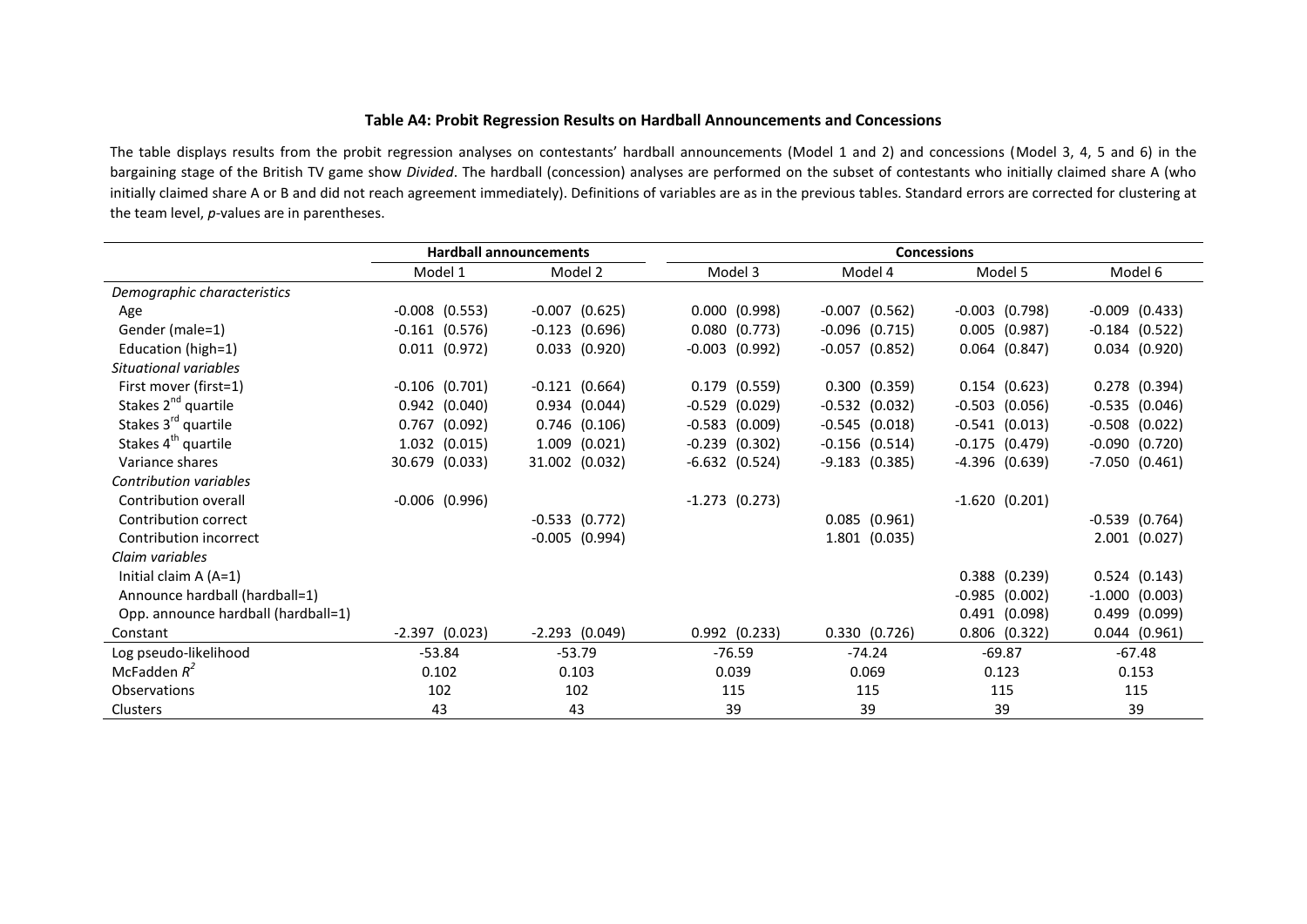## **Table A5: Ordered Probit Regression Results on Share Won**

The table displays results from the ordered probit regression analyses on contestants' final claims A (3), B (2) or C (1) when agreement is reached in the bargaining stage of the British TV game show *Divided*. Definitions of variables are as in the previous tables. Standard errors are corrected for clustering at the team level, *p*-values are in parentheses.

|                                     | Model 1            | Model 2            | Model 3            | Model 4             |
|-------------------------------------|--------------------|--------------------|--------------------|---------------------|
| Demographic characteristics         |                    |                    |                    |                     |
| Age                                 | $-0.011$ $(0.357)$ | $-0.010$ $(0.386)$ | $0.000$ $(0.979)$  | $0.002$ $(0.887)$   |
| Gender (male=1)                     | $-0.011$ $(0.956)$ | $0.066$ $(0.748)$  | $0.138$ $(0.521)$  | $0.245$ $(0.275)$   |
| Education (high=1)                  | $-0.020$ $(0.925)$ | $-0.003$ $(0.989)$ | $-0.146$ (0.590)   | $-0.120$ $(0.659)$  |
| Situational variables               |                    |                    |                    |                     |
| First mover (first=1)               | $-0.132$ $(0.687)$ | $-0.181(0.590)$    | $-0.115$ $(0.735)$ | $-0.160(0.639)$     |
| Contribution variables              |                    |                    |                    |                     |
| Contribution overall                | 2.871 (0.002)      |                    | 2.300(0.030)       |                     |
| Contribution correct                |                    | 2.969 (0.037)      |                    | $2.216$ (0.167)     |
| Contribution incorrect              |                    | $-1.260(0.049)$    |                    | $-1.243$ (0.043)    |
| Claim variables                     |                    |                    |                    |                     |
| Initial claim $A(A=1)$              |                    |                    | $6.302$ $(0.000)$  | 5.927 (0.000)       |
| Initial claim $B(B=1)$              |                    |                    | 5.780 (0.000)      | 5.511 (0.000)       |
| Announce hardball (hardball=1)      |                    |                    | $0.889$ $(0.011)$  | (0.017)<br>0.869    |
| Opp. announce hardball (hardball=1) |                    |                    | $-0.522$ $(0.018)$ | (0.014)<br>$-0.547$ |
| $\alpha_1$                          | $0.059$ $(0.900)$  | $-0.285$ $(0.644)$ | 6.299 (0.000)      | 5.558 (0.000)       |
| $\alpha_2$                          | $0.979$ $(0.040)$  | $0.642$ $(0.299)$  | 7.404 (0.000)      | 6.676<br>(0.000)    |
| Log pseudo-likelihood               | $-110.10$          | $-109.52$          | $-94.37$           | $-93.70$            |
| McFadden $R^2$                      | 0.046              | 0.051              | 0.182              | 0.188               |
| <b>Observations</b>                 | 105                | 105                | 105                | 105                 |
| Clusters                            | 35                 | 35                 | 35                 | 35                  |